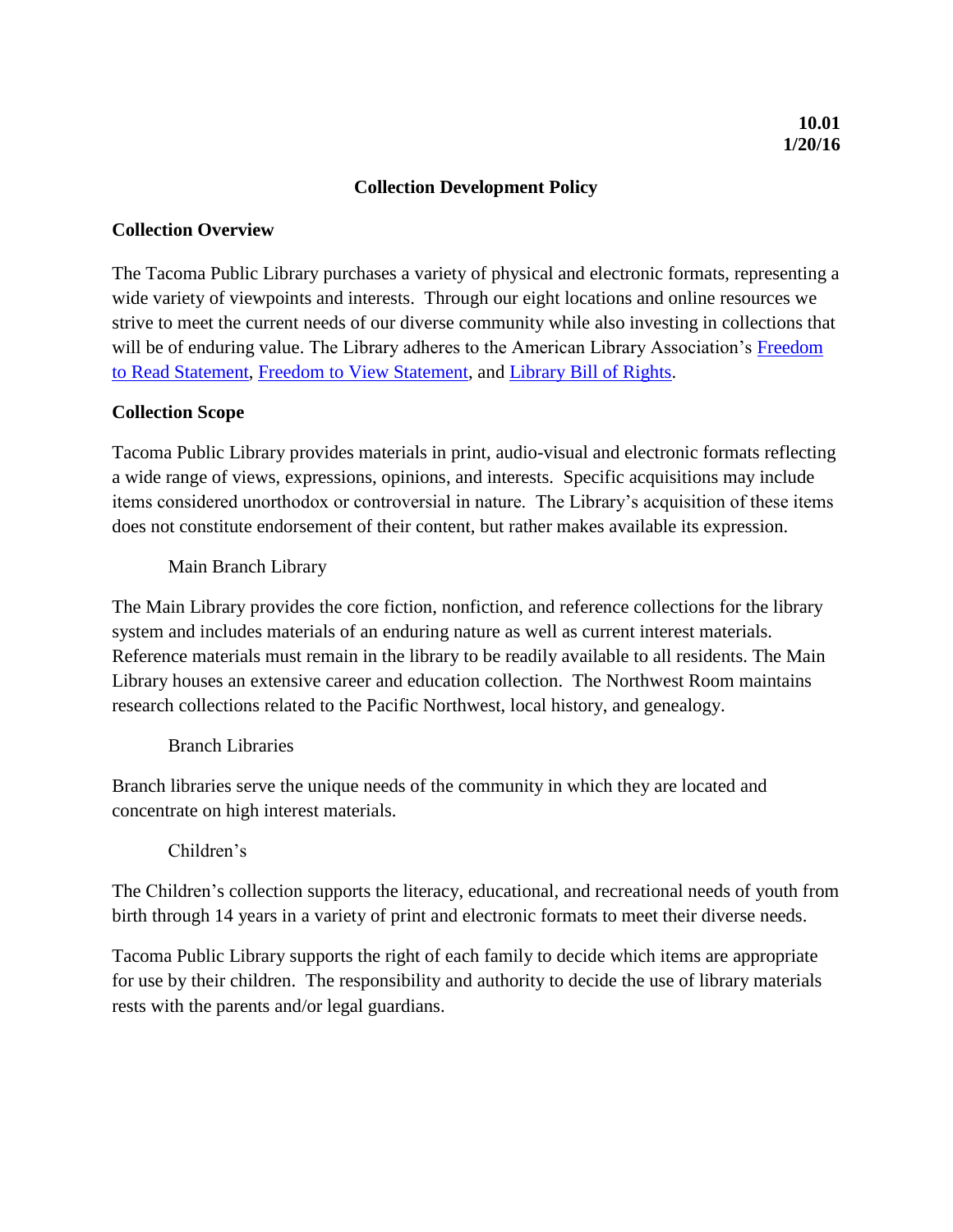## Teen

The Teen collection supports and reflects the unique educational and recreational interests of library patrons between the ages of 13 and 18.

Online Collections

This collection includes eBooks and other downloadable and streaming media, research and reference tools, and instructional programs. The Northwest Room staff create and maintain an online collection of unique resources.

# **Selection Criteria for General Circulating Collection and Print Reference**

Responsibility for the initial selection of library resources rests with the Library's professional staff. Library staff select materials using the criteria below.

- **Appeal and relevance to community demands, needs, and interests**
- **Evaluations in professional review sources**
- **Accuracy and timeliness of content**
- **Relation to existing collections**
- **Availability of materials from preferred library vendors**
- **Reputation of author, publisher, or creator**
- **Contemporary significance, popular interest, or permanent value**
- **Receipt of or nominations for major award or prizes**
- **Quality of production**
- **Cost of material**
- **Format**
- **Place of publication**

# **Material Donations**

The Tacoma Public Library welcomes donated books, DVDs, and CDs that are in good condition. Donations are typically sold in the branch library book sales or via library partners online. The proceeds from these sales support the library's Summer Reading Club. On rare occasions, an item may be added to the library's collection.

# **Monetary Donations**

Tacoma Public Library welcomes monetary donations to supplement and enhance its collections. Donations can be accepted at a local Tacoma Public Library branch or by contacting the Library Business Office.

The library also accepts bequests made through a will or trust. One can make a general donation, or specify a program or a collection to support. For more information, please contact the Library Business Office.